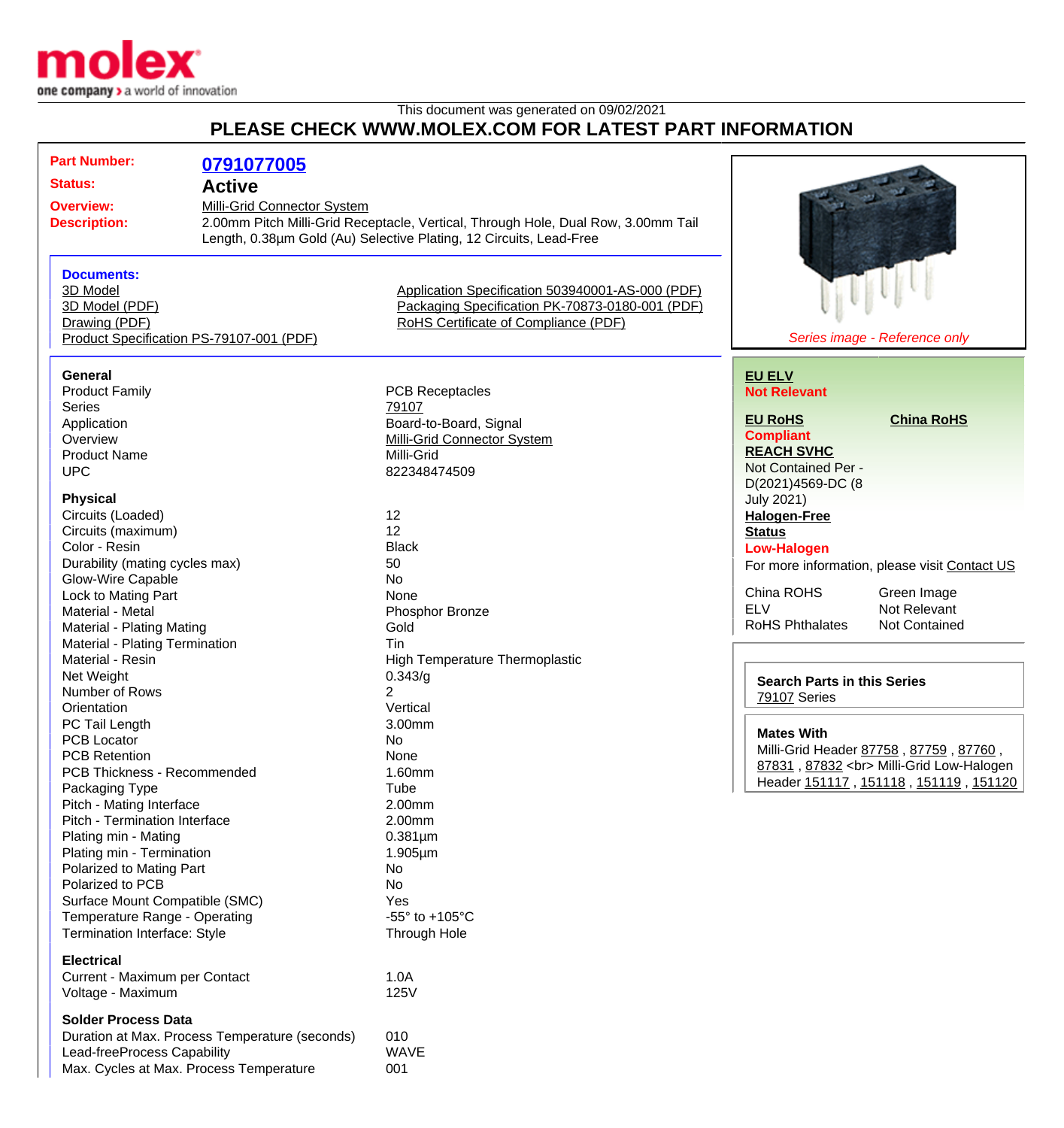## **Material Info**

**Reference - Drawing Numbers** Application Specification 603940001-AS-000 Packaging Specification **PK-70873-0180-001** Product Specification<br>
Sales Drawing<br>
SDA-79107-++

SDA-79107-++++-001, SDA-79107-XXXX-001

## This document was generated on 09/02/2021 **PLEASE CHECK WWW.MOLEX.COM FOR LATEST PART INFORMATION**